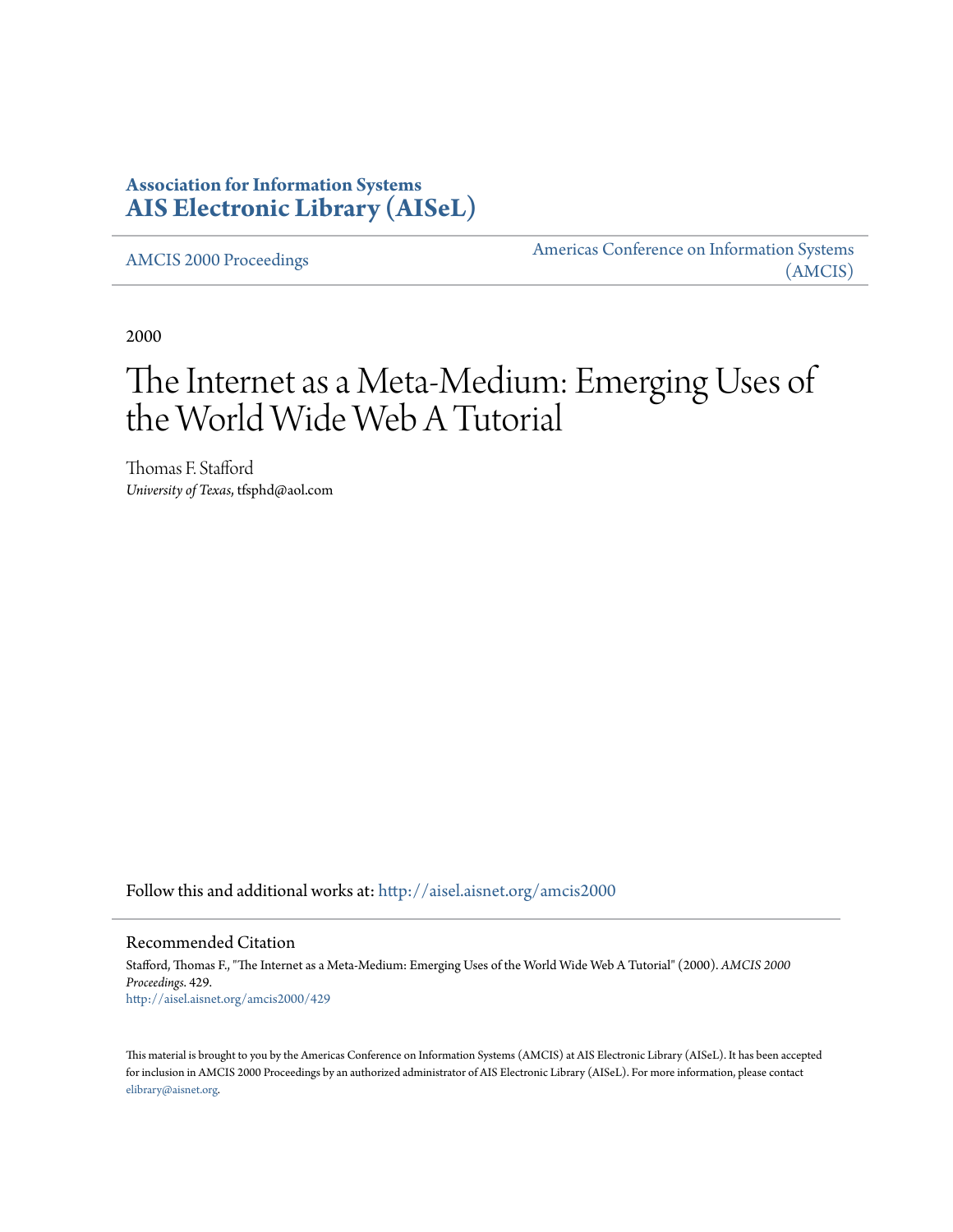# **The Internet as Meta-Medium: Emerging Uses of the World Wide Web A Tutorial**

Thomas F. Stafford, Department of Information Systems and Management Science University of Texas – Arlington, TFSPhD@aol.com

### **Abstract**

The Internet is currently conceptualized as a network of information systems, and is intended to deliver and receive primarily computer services. The evolution of the network, however, promises to soon provide not only information but also broadband entertainment and integrated communication services, as strongly implied by the recent AOL/Time Warner merger.

The question is whether the Internet is poised to supplant traditional media such as radio, telephone and television, or whether it will simply *supplement* these entertainment channels.

The purpose of this tutorial is to bring together key members of industry and academe to engage the audience in a discussion of the emerging developments in convergent multimedia suggested by AOL's recent merger activity. Dennis Gonier, Senior Vice President of America OnLine, and George Shirk, Editor of *Wired News* at HotWired, will represent the views of the Internet industry, while noted systems theorists and multimedia researchers Jim Courtney and Janna Poora will represent the academic view on multimedia convergence.

# **Introduction**

An evolutionary process has formed a new societal structure based on information and communication (Rogers, 1986; Ball-Rokeach and Reardon, 1988). As society evolves in step with its information resources, the recently announced merger of a dominant ISP, America OnLine, and a dominant media content and services company, Time Warner, appears to signal the beginning of a new stage of evolution in the public information utility we know as the Internet.

For some time, futurists have predicted that the Internet will become the primary delivery medium for most of society's entertainment, communication and information needs; the possibility is that every television set will soon become an Internet host (Hinden, 1995). However, the futuristic predictions of an interactive and integrated on-line society have not seemed particularly imminent until the recent business revolution represented by the AOL/Time Warner merger.

In a brief period of time, the Internet has evolved from a strictly academic information utility to a powerful commercial and consumer venue. As businesses and individuals explore the potential of the Internet for promoting and consummating business transactions, the question of how important information, communication and entertainment services might be delivered has also

been raised (Peterson, Balasubramanian, and Bronnenberg, 1997). It becomes practical, in view of the AOL/Time Warner merger, to ask whether Internet-based computer appliances might well come to simultaneously replace telephones, televisions and stereo systems in the modern home and office (e.g., Hinden, 1995)?

The technological capability to deliver rich media entertainment and communication content exists; most experts agree that the primary impediment to realizing the potential for delivery is communication bandwidth (Burke, 1997; Gupta, 1997: McDonald, 1997), and the AOL/Time Warner merger may well resolve this issue in one large corner of the market. However, the more pragmatic consideration of what sort of business infrastructure might be required to fund, construct and support such a futuristic meta-medium appears to have been substantially overlooked. Ironically, the marketplace has both raised the issue and answered the question in the form of the recent merger.

## **Studying the Internet as** *Medium*

There is a rich tradition of studying the Internet as an instance of media (e.g., Eighmey, 1997a; Eighmey, 1997b; Newhagen and Rafaeli, 1996; Rafaeli, 1988; Stafford and Stafford, 1998), using the venerable Uses and Gratifications theoretical perspective that evolved in the study of the fledgling television medium decades ago (e.g., Katz, 1959; Klapper, 1963; McGuire, 1974). Others have observed that what we learned from studying new media in the past can be applied to inquiries about emerging media (e.g., Eighmey, 1997b; McDonald, 1997; Newhagen and Rafaeli, 1996; Peterson et al., 1997), implying an application of media use research to understanding the Internet.

While the Web will eventually diffuse through the population (Burke, 1997), one likelihood is that the Web might be *integrated* with more traditional media and promotional vehicles in the near term (Peterson et al., 1997; Stafford and Stafford, 1998). In either eventuality, a tradition has been established in the literature of viewing and investigating the Internet as a medium, using media-based communications theories and perspectives.

## **Network or Meta-Medium?**

The Internet evolved as an interconnection of computers. It currently functions much as a computer network would be expected to, providing extensive information-based services to users. Yet, much of the Internet's entertainment potential has already been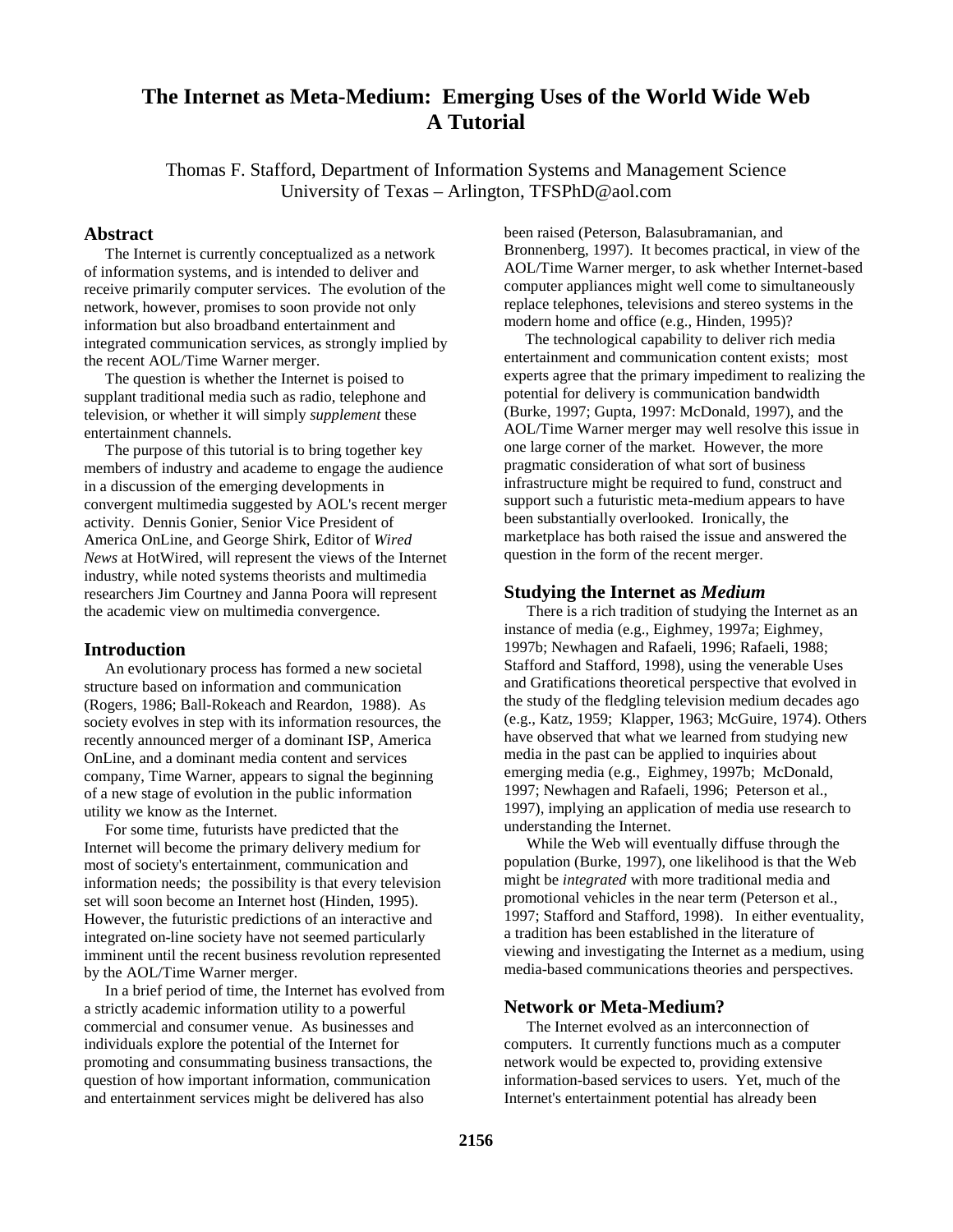technologically explored through experimentation with broadband communication channels and streaming technology for delivery of the rich media files that make up the desired entertainment content that might be provided through Web-based connections.

However, with the capability to deliver rich media entertainment services such as audio (which is already available on-line), video (which appears to be limited by current bandwidth capabilities), and integrated telephony (already commercially-available), the Internet might possibly take on the characteristics of a commercial medium for the delivery of *other* media channels (Stafford and Stafford, 1998).

Certainly, by technical definition, the Internet has always been a medium for communication. However, its practical use and culturally-understood role has generally been that of a computer network that facilitates the sorts of information exchanges that computer users are interested in. As the Internet evolves beyond its original role as an information utility for scientists, and becomes a more mundane (though certainly more societallysignificant) consumer entertainment source, it begins to develop the capability to replace or supplement well known and familiar communications and entertainment media such as telephones, radio and television. In this sense, it appears to be evolving toward the role of *metamedium*.

A medium that delivers multiple media (i.e., metamedium) is far more than simply a network, though the Internet's role and functionality as an information delivery network has been and will continue to be important to society. The coming role of the Internet we now know in the information-enabled society of the near tomorrow is a key focus of this tutorial session.

#### **The Academic Role**

As Rogers (1986) noted, academics and researchers are part of the new information age elite, having the necessary resources and specialized knowledge for early adoption and early exposure to the new technology of the Internet. That being the case, it is appropriate to involve academic researchers in a debate over what form the future medium is likely to take as it evolves to replace traditional delivery channels for audio/video entertainment and integrated telephony, in addition to vital information services. Although academics are not market-typical users, they probably have more experience and insight about the Internet than many consumers might.

#### **The Industry Role**

In view of the potential multimedia convergence represented by the America OnLine/Time Warner venture, the purpose of this tutorial session is to bring to the table an industry expert currently involved in the landmark merger – Dennis Gonier, Sr. Vice President of America OnLine, along with an expert industry-watcher – George Shirk, Editor of Wired News on the Internetthemed HotWired site. These individuals are at the leading edge of current industry practice and knowledge about the converged media phenomena and will be able to impart to the audience the most current and informed opinion about the future of multimedia on the Internet.

#### **The Tutorial Session**

The intent of this tutorial session is to foster interactions between scientists, executives and technical journalists at the very point in time that the future role of the Internet in rich media delivery to homes and business is being decided by recent industry developments. Such a dialogue will serve not only to guide research efforts, but will also connect academic inquiry with business strategy formulation.

In addition, this tutorial will both inform and initiate inquiry, discussion and empirical research from scholars and business executives on the likely changes in form and function of the evolving network we now know as the Internet. To that end, the key focus of discussion will be the recent business events that are forming the future of the Internet and their likely near and long-term implications.

#### **Discussion**

The merger that raises the issue related to the future form of the Internet as a meta-medium is likely to be only the beginning of the business activities which will significantly influence the evolution of information systems in society. It is important to begin considering the key issues related to this evolution now, so that they can be fully considered and empirically examined as additional developments transpire. In short, the time is now here to begin the process of considering the likely directions the information utility now known as the Internet is likely to take in the very near future.

This session will both formalize and focus the process of the inquiry in the form of an important national scholarly and industry venue.